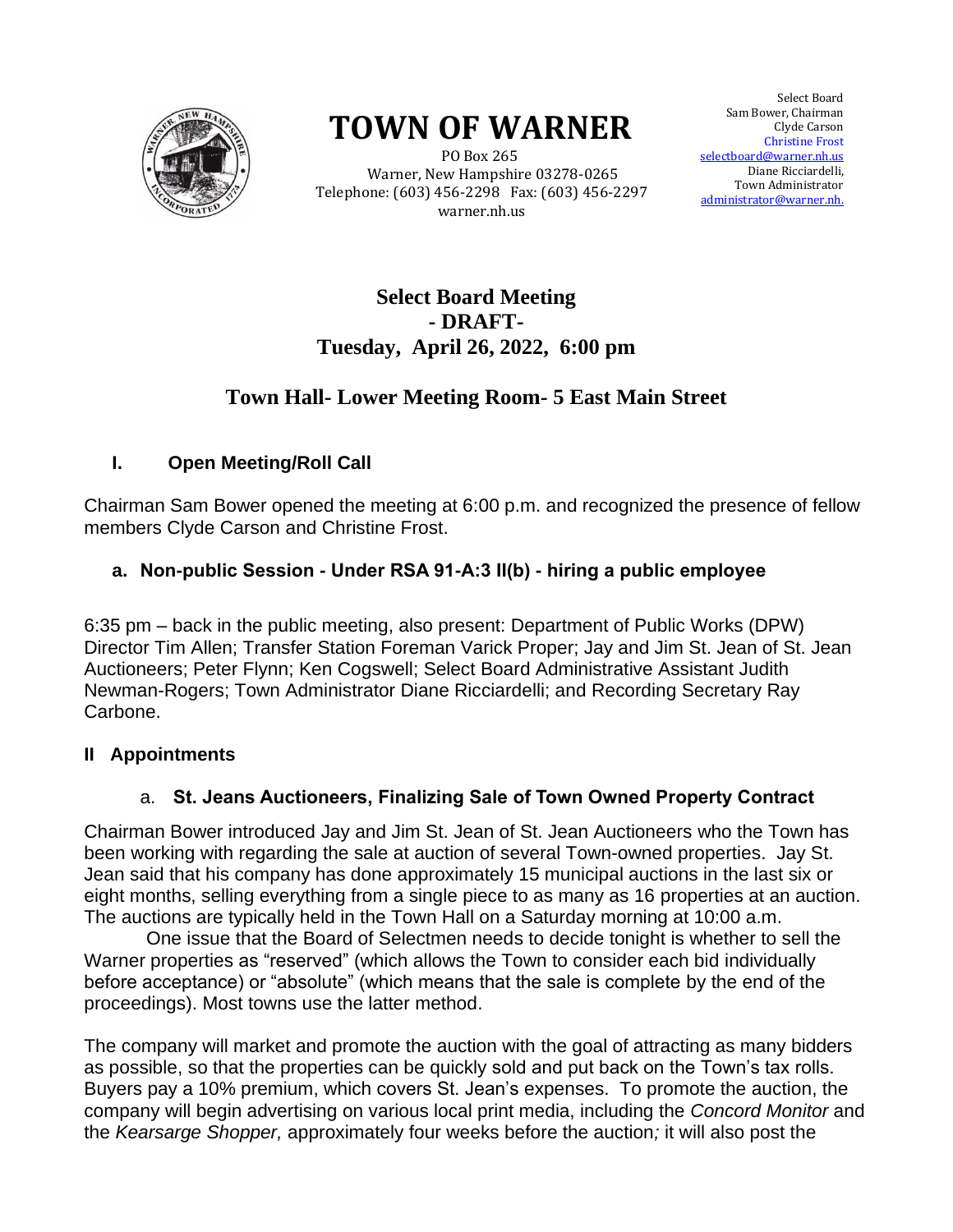relevant information on its website and send a notice to its private email list of 7,500 known investors. The company also provides a copy of its promotional to the Town, so that it can be used on its website, on the Pillsbury Free Library newsletter, etc. There is no extra cost for these services. Jim St. Jean said his company's approach has been successful for the last 15 to-20 years.

Selectman Carson said that there are several questions that the Board needs to resolve tonight if it hopes to sign a contract with St. Jean. After some brief remarks, the members agreed to hold the auction in the Town Hall and to use the "absolute" auction process, as St. Jean recommends.

Carson asked about getting an abnormally low bid that the Town would be obligated to accept. St. Jean said that the current market essentially precludes that from occurring. Carson also asked if the company looks, not only at delinquent taxes, but also at the assessed values of properties as it suggests opening bids. St. Jean said that most of the municipal properties that the company has sold recently have been sold for values that are either very close to or a little bit above the assessed values. The company also notices all abutters about the upcoming auction.

The Board discussed with St. Jean some of the particulars regarding the three properties to be sold: 1. Land locked acreage off Schoodac and Burnt Hill Roads; 2. Willey Lane; and, 3. Horne Road. St. Jean asked if all three properties will be available for viewing by interested bidders before the auction. The Board reviewed some relevant information and said that the properties would be made available; it agreed to provide opportunities for potential bidders to see the properties on a Friday, one or two weeks before the auction, from 1-3 p.m., as St. Jean suggested. A Town representative will be available and onsite at that time.

The Board scheduled auction for Saturday, June 25, at 10 a.m., in the Town Hall. St. Jean said that the auction will probably go fairly quickly, and that all relevant paperwork should be resolved, and the company off premises, before 12 noon.

St. Jean said his company would send relevant paperwork to the Town's attorney, Upton & Hatfield of Concord. Any legal issues should be resolved within the next 30-45 days.

Carson asked St. Jean about his company's policy requiring a certified check from a bidder. He said that some abutters may be among the highest bidders, and those people could be well known by local officials. St. Jean said he recommends against accepting a personal check, but it's a decision that would be up to the Board.

The company does a PowerPoint presentation before the auction, so it will gain entrance to the Town Hall on the day of the event at 8:30 a.m. and it provides all its necessary equipment for the presentation.

The Board thanked the St. Jean's for their help.

## b. **Steve Reddy, "Reed's North", Outside Seating**

Steve Reddy was not in attendance.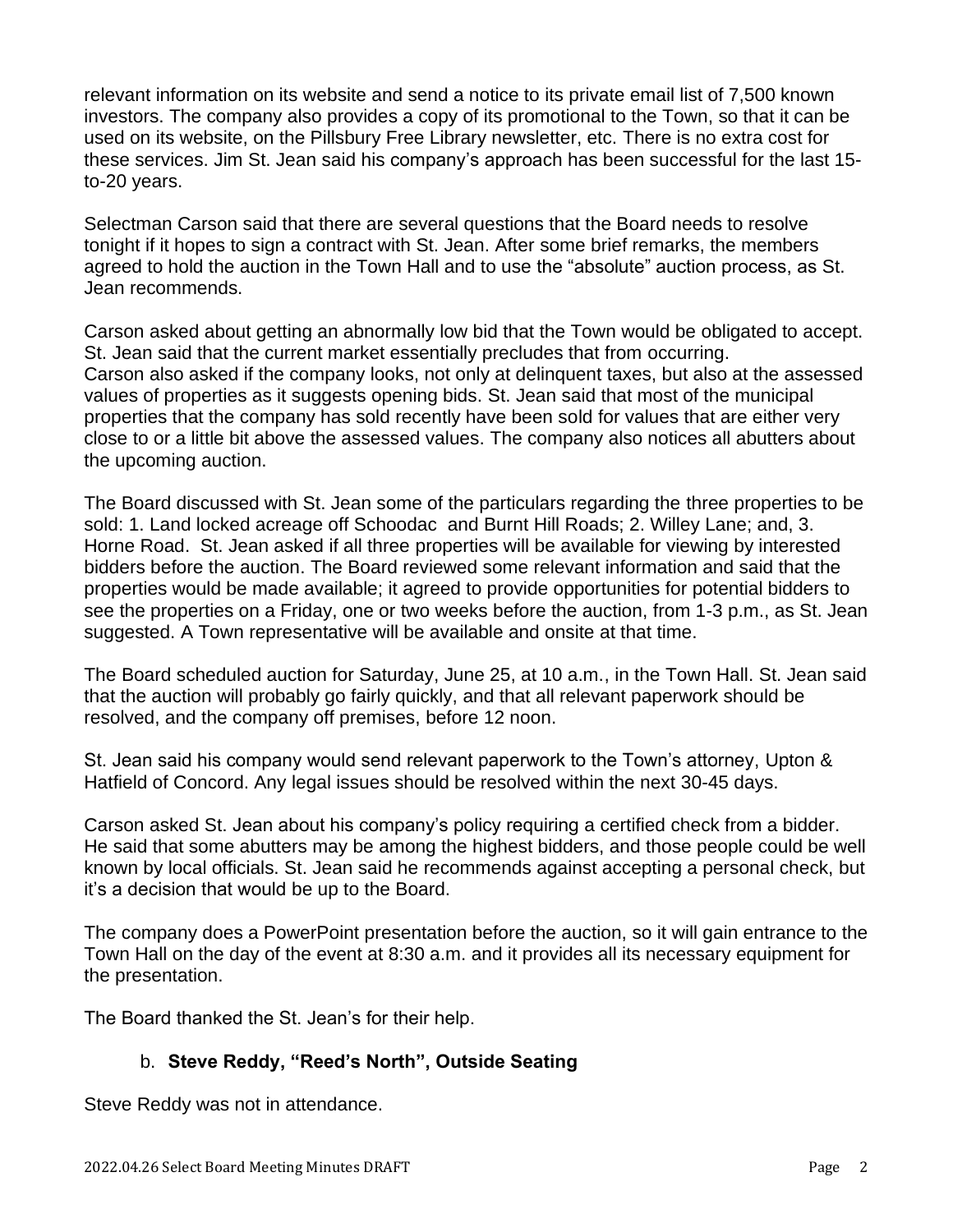#### c. **Transfer Station Proposal**

Chairman Bower recognized DPW Director Tim Allen and Transfer Station Foreman Varick Proper. The purpose of this meeting is to consider a proposal submitted by CMA Engineering to update the Town's Transfer Station.

DPW Director Allen said his impression at this time is to move forward with the proposal. He recognized that there are still some unanswered questions about the project but he said that his understanding is that the company will give the project more attention once the Town has signed the company's proposal contract.

Chairman Bower said that he's "good with CMA," and is ready to move forward with the understanding that its representatives would primarily work with Allen and Proper.

Allen said he, like others in Town, "don't like spending money" when the Town can avoid it, but there are issues related to the idea of updating the 33-year-old Transfer Station that neither he nor Proper know specifically how to address. "We need someone to tell us," he said, so "we know what fits this Town."

Proper suggested that committing this \$28,000 to working with CMA on refurbishing the Transfer Station will "make a statement to the Town" that the Board is seriously looking at "where we need to go from here" regarding the facility. Chairman Bower said that the Board wants CMA to come back to it with several recommendations, from a modest one to a most complete version.

Carson said that one idea the Board has considered is developing a community composting facility on the property. While CMA doesn't appear to have expertise in that specific area, it does appear to be open to working with another firm to incorporate the functions. Carson, said that NH Department of Environmental Services (DES) has recently updated its municipal composting regulations to allow for more products, including meats, under certain circumstances.

Frost noted that CMA amended its original proposal to add \$3,000 to include a composting element. Chairman Bower said that the extra money would simply provide a basic plan, i.e., how much space would be needed, where might it be located, a system for dropping off materials, etc. Carson also said that the Town might eventually develop a regional composting proposal incorporated on the Transfer Station property, which could serve several local communities.

After some additional conversation, Frost made a motion to accept the proposal from CMA Engineering regarding a planned refurbishment of the Town's Transfer Station, including the composting element, for \$28,000. Carson seconded. In a voice vote, the motion passed unanimously.

Chairman Bower asked if there were any other related issues that needed to be addressed. DPW Director Allen said that a contract would be forthcoming from CMA to the Board. Carson asked if the company could come back to the Board to further discuss the composting idea. Chairman Bower expressed an interest in visiting the Transfer Station site when the CMA representatives are there in the near future.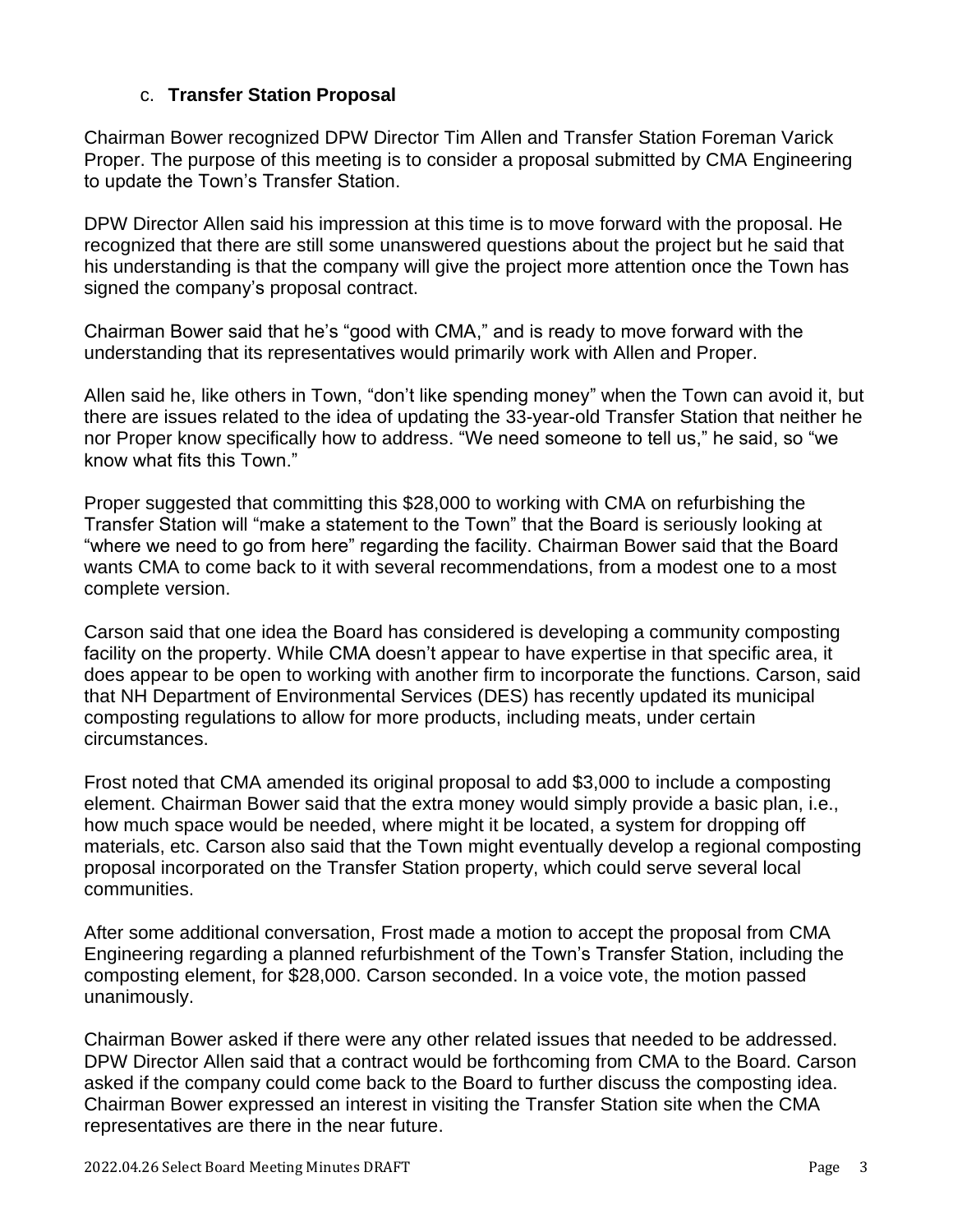Proper asked the Board if it wants to consider reinstituting (and reviewing) the Transfer Station's fee structure. The Board agreed to look at its next meeting on Tuesday, May 10.

Regarding the recent problems with the current compactor, both Allen and Proper said that they've had some challenges getting a new box for the Transfer Station's compactor. After a brief discussion, Carson made a motion to give Proper permission to look at some other vendors; Bower seconded.

Allen and Proper suggested reaching out to the vendor one more time before moving on to another option; it's been more than two months since the Board approved the purchase. Frost said she didn't think the Board should make that motion, but Carson said that since the original motion has a price attached, a motion could serve as an impetus for action from a newer vendor.

Proper said he could come back to the Board if there is need for further action regarding price. Chairman Bower said he would favor leaving the issue with Proper at this time with the understanding that he can always come back to the Board for more support.

#### **II. Old Business**

#### **a. Process and Use of American Rescue Plan Act (ARPA)**

Chairman Bower reminded the Board that, before moving ahead with any more decisions regarding the federal ARPA money, it had previously agreed to reach out to the various Town departments; the goal here is to provide each department with the opportunity to request ARPA funding for specific projects. The Town would prioritize those projects, Bower said, because the federal paperwork for government-related projects is much easier than what's required for non-government projects.

Frost committed herself to drafting a single-page "request form" that the department heads could use for their requests, but she admitted she hadn't yet completed the project; an earlier draft had been shared among the Board members, she said, and it wouldn't take much to finish the form. Town Administrator Diane Ricciardelli noted that the cost of some DPW projects that are already approved have gone "through the roof" lately because of the recent spike in material costs.

Chairman Bower questioned whether the Board should move its planned Work Session with the department heads from Thursday, May 5 to Thursday, May 12, and the other members agreed. The Board will plan to make its final decisions at its regular meeting, the following Tuesday, May 24.

#### **b. Simonds School – Request for Bartlett Funds – Research**

Select Board Administrative Assistant Judith Newman-Rogers said that the status of this account is still unclear at this time. After some general discussion, Carson suggested that Newman-Rogers reach out to former Trustee of the Trust Fund Dale Trombley to see if she can provide some background information about how the Bartlett Fund works.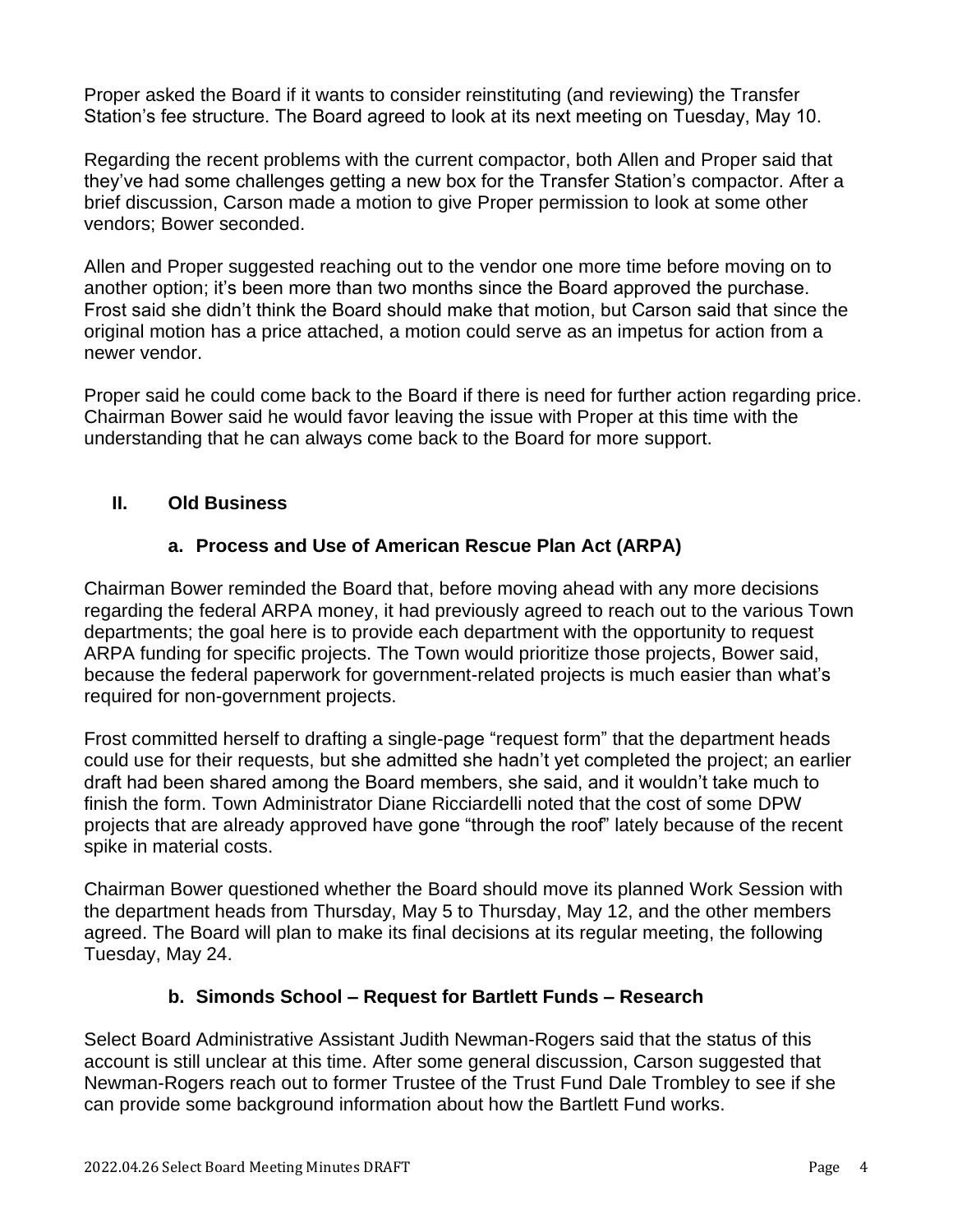#### **c. Committees and Boards Appointments/Reappointments**

i. Jan Gugliotti, Zoning Board of Adjustment (ZBA)

Carson made a motion to appoint Gugliotti to a three-year term as an alternate member to the ZBA; Frost seconded. In a voice vote, the motion passed unanimously.

ii. Doug Allen, Conservation Commission

Chairman Bower made a motion to re-appoint Allen to a three-year term as an alternate member to the Conservation Commission; Frost seconded. In a voice vote, the motion passed unanimously.

iii. Lucinda McQueen to Conservation Commission

Chairman Bower made a motion to appoint McQueen to a three-year term as a member to the Conservation Commission; Frost seconded. In a voice vote, the motion passed unanimously.

#### **IV. New Business**

#### **a. Letter of Resignation – Planning Board Member-- Romeo Dubruil**

Chairman Bower announced the receipt of a letter of resignation from Planning Board member Romeo Dubruil. He accepted it on the Board's behalf and thanked Dubruil for his service. Carson noted the Planning Board currently has no alternates.

#### **b. Gear Up Homeschoolers, Rent Relief Request, \$400**

Chairman Bower said the Town has received a request from the local Gear Up Homeschoolers program requesting rent relief for the space that it uses in the Warner Community Center (WCC, aka "Old Graded School"). He said he favors granting the request.

Carson said he's a supporter of the program but there is a new School Choice law that might provide funds to the homeschoolers. If Warner residents are getting that money, it could help pay for the program's rent.

Frost noted that the Gear Up program was one of the few that uses the WCC on a regular basis that didn't appear before the Board at a recent general information session about plans to upgrade and/renovate the WCC building and its surrounding property. She suggested that Elizabeth Labbe, who has represented the group at previous Town functions, be invited to a Board meeting to discuss both issues.

Bower and Carson agreed that Labbe be invited to the Board's next meeting.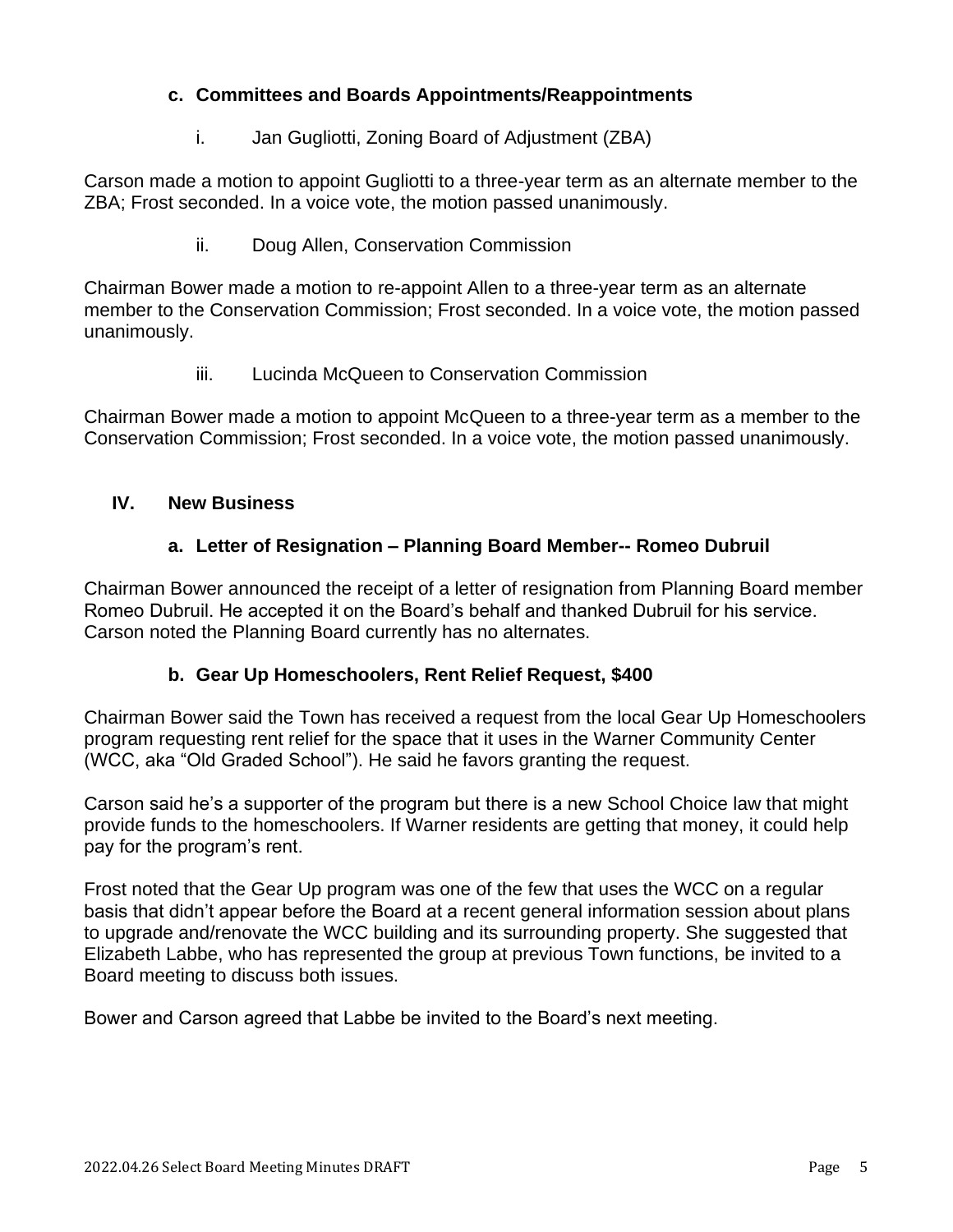## **VI.** *SEP***Public Comment** *SEP*

A resident asked about the idea of incorporating a new composting function into the revamped Transfer Station. He wondered if it would significantly impact the cost for local property owners using the facility.

Board members noted that studies have shown that as much as 40% of the trash that now goes into the compacter is compostable, so redirecting those materials could result in a significant cost saving in the Town's disposal charges.

Chairman Bower noted that there is also the possibility of selling composted materials, and Frost said if the Warner facility becomes a regional one (servicing other local communities), that would likely create an additional revenue stream.

Frost said that the switch that most homeowners would make, separating compostable refuse from other kinds of trash, is relatively minor. Many residents already separate recyclables. The Board said that there would need to be significantly more research with CMA Engineering before a local composting facility would be instituted.

#### **VII. Administrator's Report**

Town Administrator Diane Ricciardelli began by thanking the staff at Pellettieri Associates, the local landscaping/design firm, for their help making improvements to the exterior of the Town Hall building last week, adding plants and trimming the large pine tree.

Ricciardelli is working with Municipal Resources, Inc. (MRI), to finalize the convergence of the Town's financial system to the new system. She said she would be doing the latest Accounts Payable run tomorrow.

Ricciardelli told the Board that the Town has received an email from Robert Garretson about the Warner/Henniker perambulation, which confirms the Town's borders. He's discovered some issues and asked for a meeting with some of the Board members at the site in question, on an upcoming Saturday or Sunday at the members' convenience.

Ricciardelli said that the NH Department of Labor has completed its inspection of all Town buildings and found no major problems. However, there are some minor issues with the Fire and Police stations, and the WCC. Chairman Bower explained that there are some "small, simple" issues at the WCC that need to be addressed, related to lighting, exit signs, etc. He will meet with Ricciardelli soon to review those.

One thing that needs to be done, Ricciardelli said, is adding Eyewash Stations in any buildings that are cleaned by staff, rather than professional cleaners; Warner buildings are cleaned by staff members. The Labor Department will issue a report to the Town soon, and follow that up with spot-checks of the buildings, she added.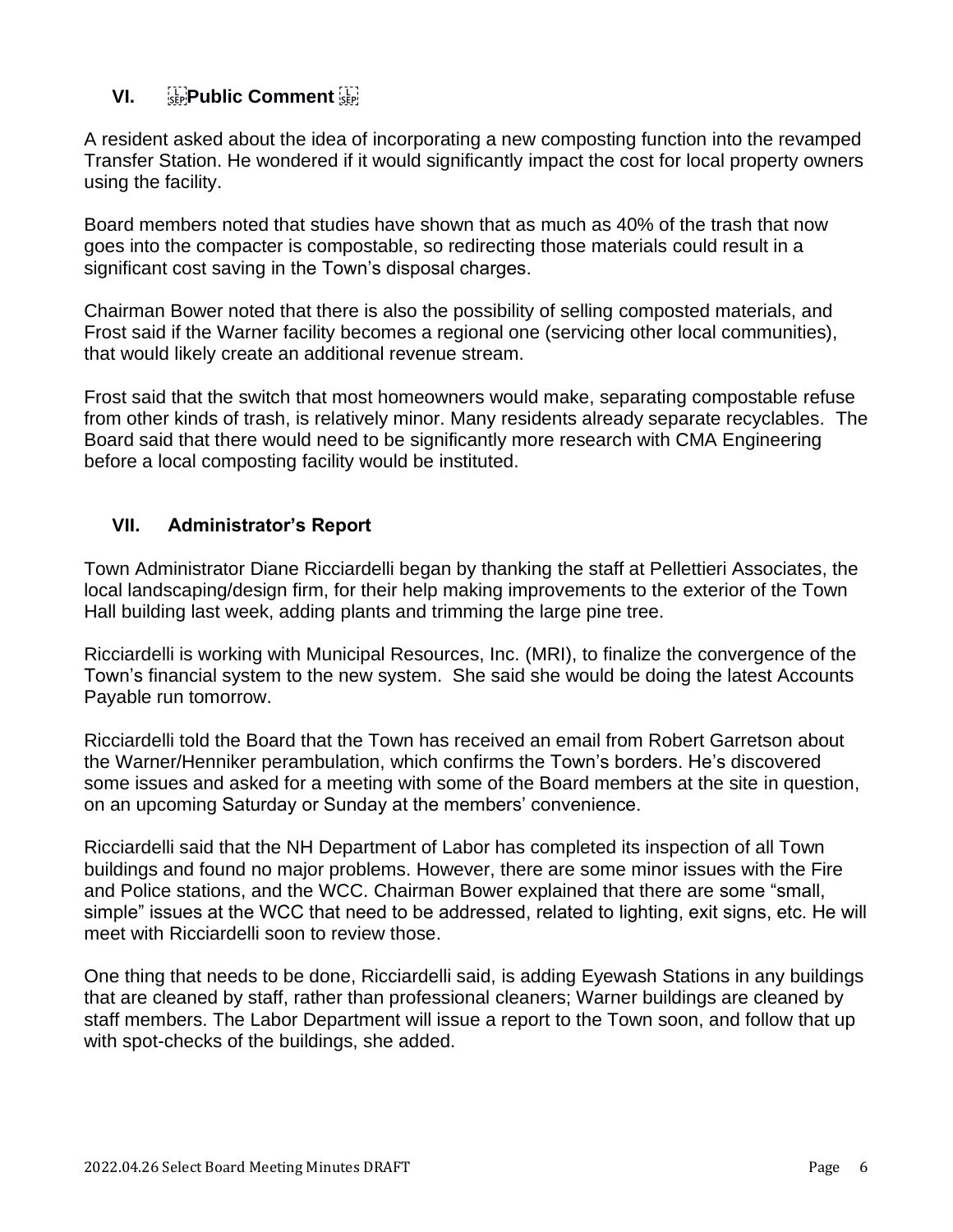#### **VIII. Select Board Other Business**

Carson said he's recently connected with Michael Tabory, Deputy Director of the Community Action Program (CAP) of Belknap and Merrimack Counties, about the Head Start program that CAP has been operating in the WCC for several years. Tabory said the organization has still not made a final decision about whether it will restart the program in the fall, but it should be able to provide an answer to the Board next week. Carson added that in the event that the program does not continue, the Board has been discussing the idea of renting the current Head Start space to the Boys and Girls Club of Central New Hampshire for a new childcare program.

Chairman Bower also said it might be a good idea to look at the possibility of making improvements to the second floor of the WCC while the Town is considering other improvements to the structure; some local businesses have expressed support for a new childcare facility in Town and they might be willing to help fund a renovation project that would make an improved space suitable for the proposed Boys and Girls Club childcare program. That would allow the Head Start program to remain in its current space. Bower also suggested that the Board look into doing another walk-around of the WCC with Chris Emond, CEO of the Boys & Girls Club. But he added that it might be better to simply wait until there's a final decision from CAP about its Head Start plans.

Tabory told Carson that even if the Select Board decides to rent its former WCC space to the Boys and Girls Club, CAP might still keep the local Head Start program in Warner by finding an alternative space to rent.

Carson asked Chairman Bower whether Amelia Gardner, the farm manager with Farmsteads New England, is still planning to visit with the Board at its next meeting; there is a tentative plan to develop some space behind the building into a kind of community garden where residents can learn to grow and harvest produce (both onsite and at their homes); some locally-produced vegetables and fruit could be utilized by clients utilizing the Warner Connects Food Pantry in the WCC.

Bower said he is expecting Gardner to be at the next meeting in May.

#### **IX. Consent Agenda**

Chair Bower: Motion to Approve as signed by the Warner Select Board:

- 1. Notice of Intent to Cut for:
	- a. Map 02 Lot 002, 003
	- b. Map 07 Lot 064
- 2. Notice of Intent to Excavate for:
	- a. Map 03 Lot 084, 10A
	- b. Map 03 Lot 059
	- c. Map 07 Lot 060